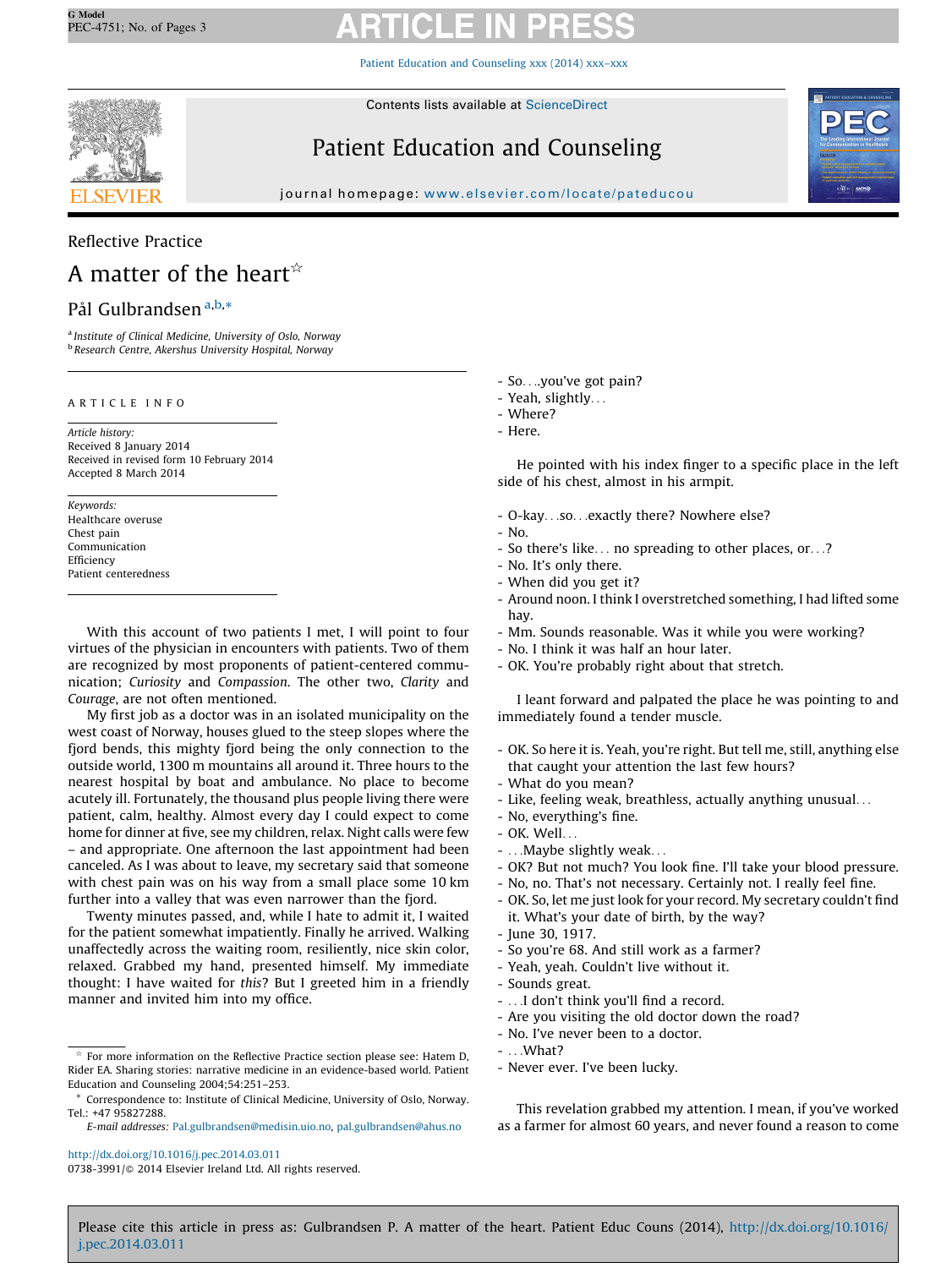2 **P. Gulbrandsen / Patient Education and Counseling xxx (2014) xxx–xxx** 

to a doctor – then maybe – just maybe, a strained muscle is not enough to bring you in? It took me some time to convince him that I needed an EKG. It was unequivocal, the man had an infarction. Auscultation, blood pressure, everything else was normal. I sent him to the nearest hospital, three hours away. He recovered nicely and worked for another 15 years.

Sheer luck saved me. My impatience, fueled by the anticipation of an early dinner, fostered a ready acceptance of the farmer's explanation. During medical school in the 1970s not one single teacher mentioned the patient's perspective to us. Why should a healthy man contact a doctor, when he was thinking that it was no more than a strained muscle?

Neither were we told how a doctor's judgment may be affected by his or her immediate state of mind. Nor did we learn about the pitfalls lurking in clinical reasoning, how we tend to seek confirmation of our first hypothesis. I was misled by the atypical presentation.

And who had heard about emotional cues then? I missed the vague formulation, ''maybe slightly weak''. Typical for an old man with no desire for attention.

This experience could have changed my practice forever. Fortunately, I stayed among these farm folk long enough to cure my induced anxiety and reinforce my belief in nature, self-care, time to heal, and a careful rationing of medical resources.

Then I moved to a busy place in the metropolitan area of Oslo. A different planet. Heaps of medically unexplained symptoms piled in my office. I felt a need to understand more and dug into literature on communication, psychosocial issues, somatization. I read a paper by Beckman and Frankel that inspired me to shut up and listen in my encounters. The patients flourished, doctoring was fun again.

One night I was on call in an acute primary care center covering 50,000 people. It was 10:30 PM, and I had just seen patient number 32. The next patient was called in, when the receptionist nurse approached me: A man with chest pain just arrived.

- Is that him?

I nodded through the glass wall towards a tall, slim man, around 55 years old, leaning against the wall. He looked worried, but quite OK.

- Yes.
- Bring him in next.
- Do you want me to take an EKG?
- No.
- Why not? All the other doctors ask me to. You're the only. . .
- I'd prefer talking to him first.
- I know. You're different.

The man approached the office slowly, stooped, sat down with a short sigh. My immediate impression was that this was not heart disease.

- Tell me why you're here. . .
- I got this chest pain around noon today. . . (he used the palm of his hand and sort of rubbed his chest right on the sternum) - And it's still there?
- Yeah.
- Did it start suddenly?
- Yeah, quite. . .or sort of grew stronger over a few minutes. . .
- What were you doing when it started?
- Just normal work in the office.
- Stressed?
- Nope. Not these days.
- Tell me more about the pain.
- Not much more to say, actually. . .
- Does it get better or worse? Is it spreading out?
- No, no same place all the time. Constant, I think, or. . .maybe it wasn't there this afternoon.
- Any physical strain today?
- $-$  No.
- Didn't even run to reach the bus?

He hesitated, briefly.

- Oh, funny you asked. I was a bit late, I had to run a few hundred meters.
- And the pain?
- Actually, that was when it disappeared. I haven't thought about it.
- So why did you come now? (Curiosity).
- I was concerned about going to bed with that pain. A bit afraid, may he
- . . .because?
- Because. . ..well, I was thinking about the heart, of course.
- Of course. Have you had heart disease previously?
- No, but I've been examined several times. Same pain. I've been to a bicycle test, everything, nothing wrong said the doctor. Cholesterol fine, blood pressure fine. . .
- Any heart disease in your family?
- No. Except my father. But he was eighty.
- Diabetes?
- No. Nothing. I've tested that.
- So, how are you now?
- Not too bad. But the pain is still there. . .maybe weaker. . .must be something. . .
- Yes. I agree. It must be something. But I don't think it's your heart. (Clarity).
- But what can it be? I mean, well, even the bicycle test was fine, but...it's just hard to trust...
- That's easy to understand. Of course it's scary. (Compassion). Tell me the full story, when was the first time. . .

The patient recalled that the chest pain had appeared the first time shortly after a very stressful period in his job. He emphasized his enjoyment of work. And he expressed gratitude for his wife's patience with him when he worked hard. I asked if he easily told people about it, when he was concerned about things?

- No, maybe not. My wife complains about that.
- Ok. But right now, there's nothing bothering you?
- No.

I remained silent, keeping eye contact with him, leaning slightly backward. Waited.

- . . .if not. . .my son called this morning. . .
- Oh?
- He told me he'd lost his job. I said to him that's not unusual these days, I tried to encourage him.

Another deliberate pause. Twenty seconds, then I resumed the dialogue:

- So, it didn't concern you much?
	- A deep breath. No. Yes. . ..Yes, it did.

He continued, told me about his son, about poor school grades, long periods of unemployment, uncertainty. I acknowledged his concern, supported. Suddenly he exclaimed: – Funny! I have no pain anymore. The pain's gone!

Please cite this article in press as: Gulbrandsen P. A matter of the heart. Patient Educ Couns (2014), [http://dx.doi.org/10.1016/](http://dx.doi.org/10.1016/j.pec.2014.03.011) [j.pec.2014.03.011](http://dx.doi.org/10.1016/j.pec.2014.03.011)